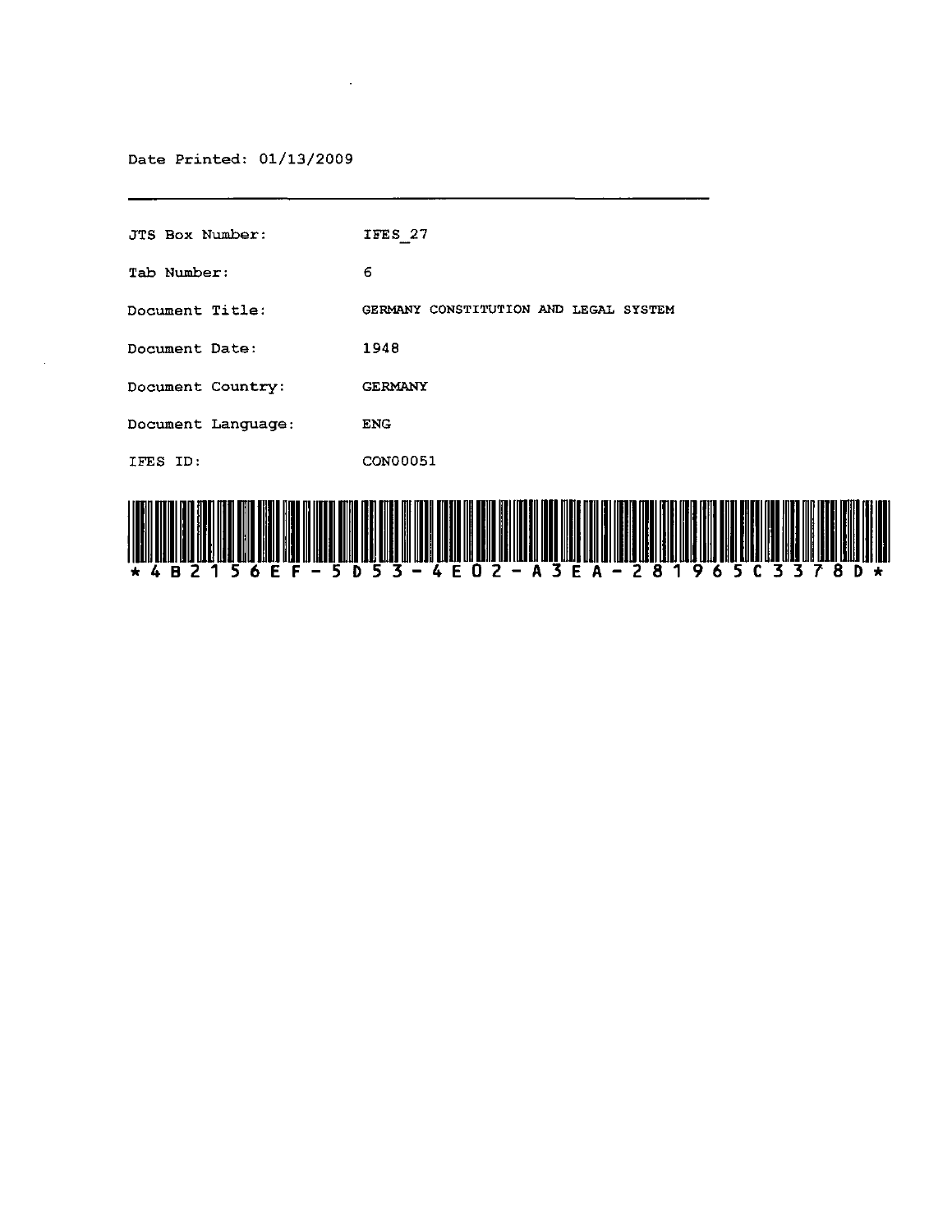### **A STABLE POLITICAL SYSTEM**

The Basic Law of the Federal Republic of Germany has proved to be a solid foundation for the development of a stable democratic society and a well-functioning system of government.

With this system the Federal Republic of Germany resumed and carried forward Germany's democratic tradition following the years of National Socialist tyranny. The Federal Republic's state symbols indicate this continuity: the colors of the federal standard - black-red-gold - have since the 19th century stood for Germany's freedom, democracy and unity. The same aims are also linked with the national anthem and the federal coat of arms with spread eagle, which was introduced at the time of the Weimar Republic.

The accession of the German Democratic Republic has extended the Basic Law and the Federal Republic's legal system to the new federal states. The Basic Law, as proclaimed in the amended preamble, thus applies to the entire German people.

 $\Delta$ chloß Bellevue – the Federal President's official residence in Berlin



# Germany

វុទ្

## CONSTITUTION AND LEGAL SYSTEM

er Farlomentarische Rat hat das vorstchende Grundgeser fündie Bundesrepublik Deutschland Uning Cock in the pulse of Paris Devices and<br>in offentiener Siteing am B Mai des Jahres Ein-<br>Entschangen hundertneunund verzig mit der tausemancumnumerrumumumumereg unturer<br>undfünfrig gegen zweif Stimmen beschlossen.<br>Zu Urkunde dessen haben samtliche Mitglieder La cristance consequence a samuelle regigieraer<br>des Parlamentarischen Rates die vorliegende us rungungung permanen was sesentiandig.

BONN AM RHEIN, den 23 Mai des Jahres Eintausendneunhundertneunundvierzig

houmed Hilladus

FIASIDENT DES PARLAMENTARISCHEN RATES

e detelente Gehoorefeleter<br>marconom oo maammaanzammaans

romannon.<br>Kermann Wenfrom

8.Vizeprisjoefit des Parlamentarischen Rates

From September 1948 to May 1949, the Parliamentary<br>Council in Bonn drew up the Basic Law of the Federal Republic of Germany. Pictured here, the original ratification document of the constitution with the signatures of Konrad Adenauer, President of the Parliamentary Council and subsequently German Chancellor, and the two Vice-Presidents,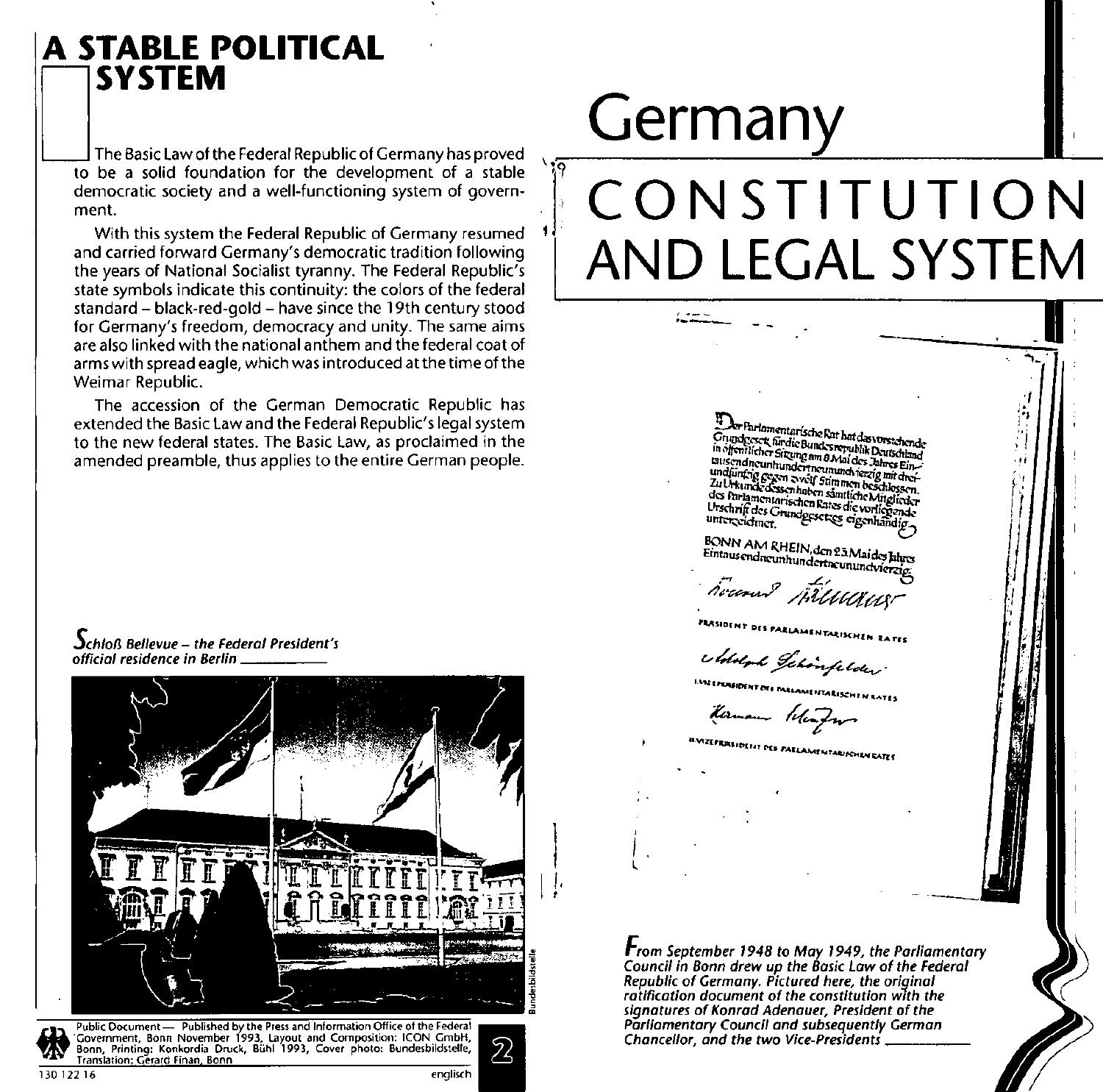## **THE EVOLUTION OF**<br>**THE EVOLUTION OF**

**GERMAN LAW**<br>Cerman law is rooted in the continental European tradition<br>and derives from both Roman law and the laws of various **Germanic tribes. Roman law came to Germany in the 15th and**  16th centuries but by no means completely ousted German **customary law.** 

German law began to reassert itself in the 18th century. Fundamental legislation in the form of the Prussian General

Land Act of 1 794 and the Austrian General Civil Codeof1811 superseded Roman law in these fields and reintroduced a number of **Germanic legal concepts, such as oral court proceedings.** 

Criminal and procedural law, **as well as public and administrative law, were influenced by the ideas born of the French Revolu**tion and embodied in the French codifications of the 19th century (e.g. theCode Napoleon), and by English legal concepts.

Uniformity was achieved after the founding of the Reich in 1871 **through such major reforms as**  the Penal Code (1871), the Judiciary Act, the Codes of Criminal and Civil Procedure (1877), the Civil Code (1896), and the Commercial Code (1897).

**The Civil Code is a mixture of Roman and German law. Its significance also lies in the fact that**  it has influenced the civil law of Japan and Greece, and the legal systems of Austria, Switzerland, **Turkey, Brazil, Mexico and Peru.** 

The single European market **went into operation on 1 January**  1993, ensuring freedom of move**ment for goods, persons, services**  and capital. This process of European integration presupposes the further approximation of the legal systems of member states.



**of them it has been required to review laws as to their constitu**tionality. Two percent concerned the prohibition of political parties (two cases) and disputes between the Federal Govern**ment and the states over organizational and other matters.** 

**Any court can, and must, appeal to the Federal Constitution·**  al Court if it considers that a law which it has to apply in a case **before it is unconstitutional. The Federal Government, the state**  \_governments, and the Bundestag (Federal Parliament) with the **support of at least one third of its members, may have the constitutionality of federal and state laws reviewed at any time.** 

Every judgement by the Federal Constitutional Court deter**mining that a law is unconstitutional is binding on the consti**tutional organs of the federation and the states and on all courts and public authorities.

**Among the many other matters falling within the court's jurisdiction are impeachment of the President or a judge, the**  banning of political parties - a matter which it alone can decide **-as well as constitutional disputes between the Federal Government and the states or between the states themselves.** 

**The Federal Constitutional Court is independent of all other organs of the constitution. It has two panels, known as senates,**  each of which has eight judges. Half of them are appointed by the Bundestag and half by the Bundesrat (the Federal Council or upper house of Parliament). Their term of office is limited to 12 years and they may not be reelected. Not all of them have **been practising lawyers. Some have their background in politics, others are law scholars.** 

```
The Federal Constitutional 
Court, Karlsruhe ____ _
```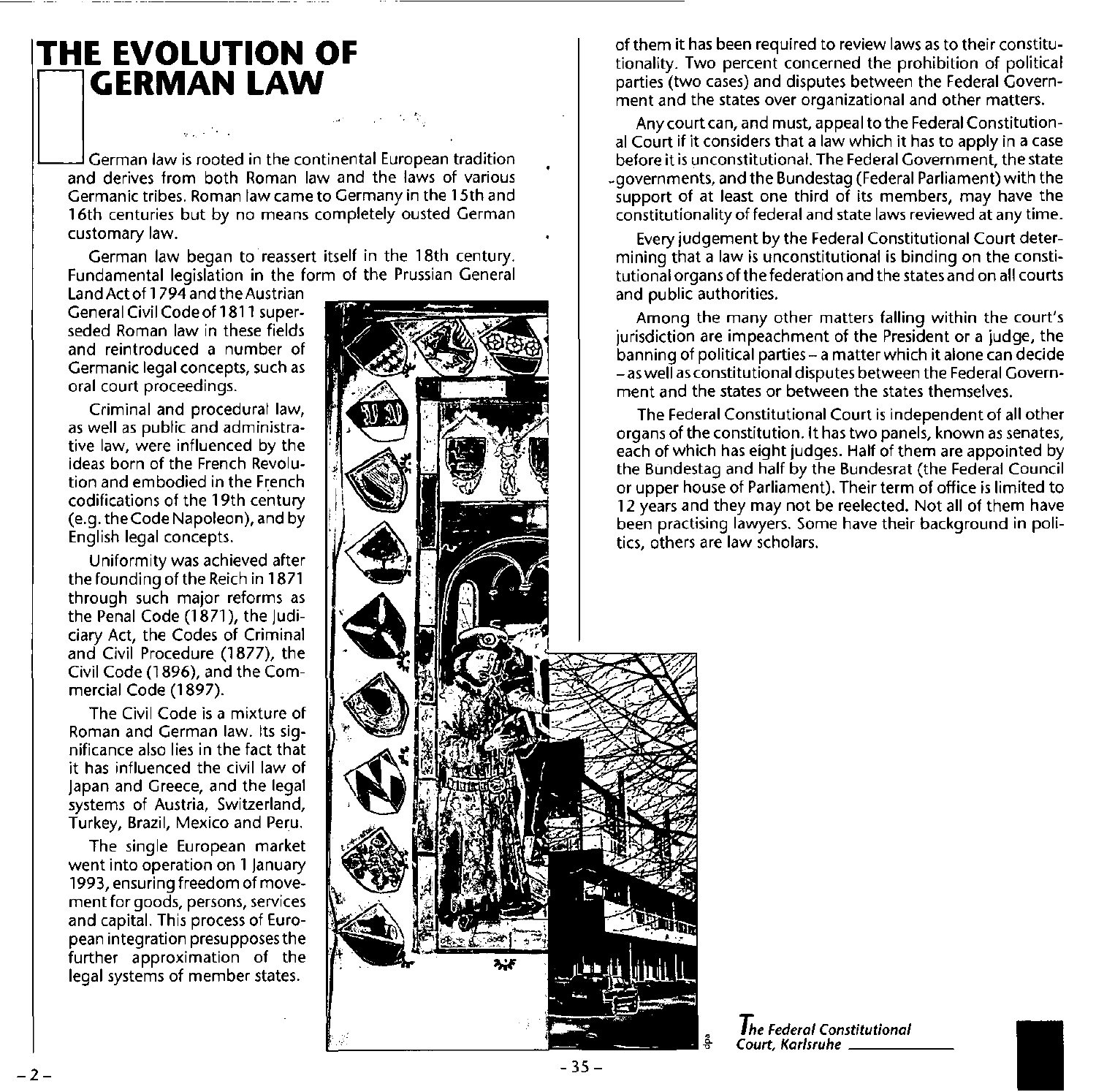### THE FEDERAL **CONSTITUTIONAL COURT**

All action by public authorities, and by parliament, is governed by the Basic Law. The Federal Constitutional Court,<br>which is located in Karlsruhe, insures that the laws and rights embodied in the constitution are not violated. It is a constitutional organ.

No similar court in Germany has ever had comparable powers. Although it only acts in response to appeals, the category of those entitled to apply is so large that the Federal<br>Constitutional Court has many opportunities to review rules of law, international treaties, court sentences and decisions by public authorities as to their conformity with the constitution.

Under the Basic Law, a citizen may lodge what is known as a constitutional complaint. The system differs from that of most other countries with a similar institution in that anyone who feels that his fundamental rights have been violated may, after exhausting all other means of legal redress, complain to the Federal Constitutional Court against measures taken by a<br>German public authority, which is bound by the Basic Law.

Since being instituted in September 1951, the Federal Constitutional Court has dealt with more than 90,000 cases, 95 percent of which have been complaints. In over three percent

F Clifton White Resource Center International Foundation for Election Systems



The "Sachsenspiegel" (early 13th century), oldest and most important statute book in Germany\_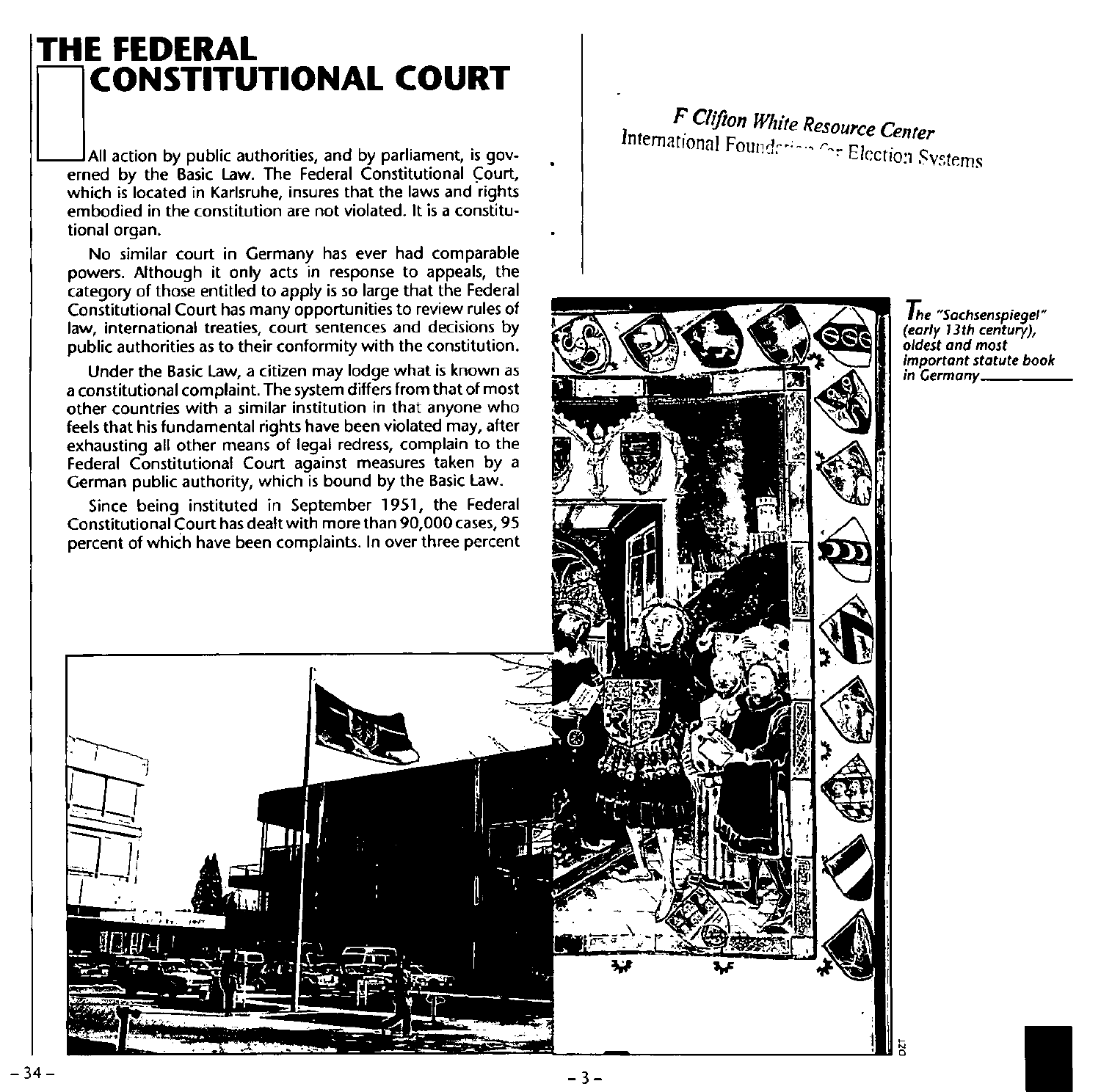### **GERMAN CONSTITUTIONAL X**TRADITIONS

The old German Reich which ceased to exist in 1806 had no formal constitution, and although the Act of 1815 establishing **the German Confederation declared that all member states should have a constitution, only the south German governments complied with this requirement(Nassau in 1814, Bavaria**  and Baden in 1818). What Americans and Frenchmen had **fought for and won came about in Germany as a more or less reluctant concession from the ruling monarchs.** 

It was not until the German Revolution of 1848 that the **movement for a democratic constitution achieved its first**  breakthrough, although the instrument drafted by the National Assembly meeting in Saint Paul's Church, Frankfurt, in 1849 **could not be put into effect.** 

**The state constitutions which followed (for instance, that of Prussia in 1848) were again forced on the people from above. Even the purely organizational constitution of the North German Confederation of 1867, which became the constitution of** 

the Reich in 1871, was not the pro**duct of democratic constitutional reform.** 

**The principles and traditions en**shrined in the 1849 draft were not revived until 1919, when the Na**tional Assembly, whose seat was in**  Weimar, adopted the famous Wei**mar Constitution. However, it prov**ed unable to withstand the strain of Germany's political instability and **economic troubles, with the result that the democratic system it had**  established collapsed in 1933 when **the Nazis came to power.** 

**The Frankfurt National Assembly**<br>in St. Paul's Church



#### t::! =::3. J **II.**

The labor courts settle disputes between employees and **employers over contracts, wage agreements, and questions of works constitution and co-determination.**  The<br>
III The<br>
emp<br>
tions<br>
III.<br>
The

**The administrative courts are concerned with all disputes falling under public law that are not of a constitutional nature, such as lawsuits against public authorities to obtain a building permit, or against nuclear establishments and airports, as well as complaints by persons who have been denied a university place or by foreigners who have been refused asylum. Proceedings instituted by civil**  servants against their employers are likewise handled by **the administrative courts.** 

#### **BEATTER IV.**

The finance courts settle disputes between citizens and **the state over tax matters.** 

#### L;~#~, ~I **v.**

**The social courts are competent for disputes relating to social security, unemployment insurance, war victims' benefits and health insurance.** 



**Proceedings in Frankfurt's Court of Justice** \_\_\_\_ \_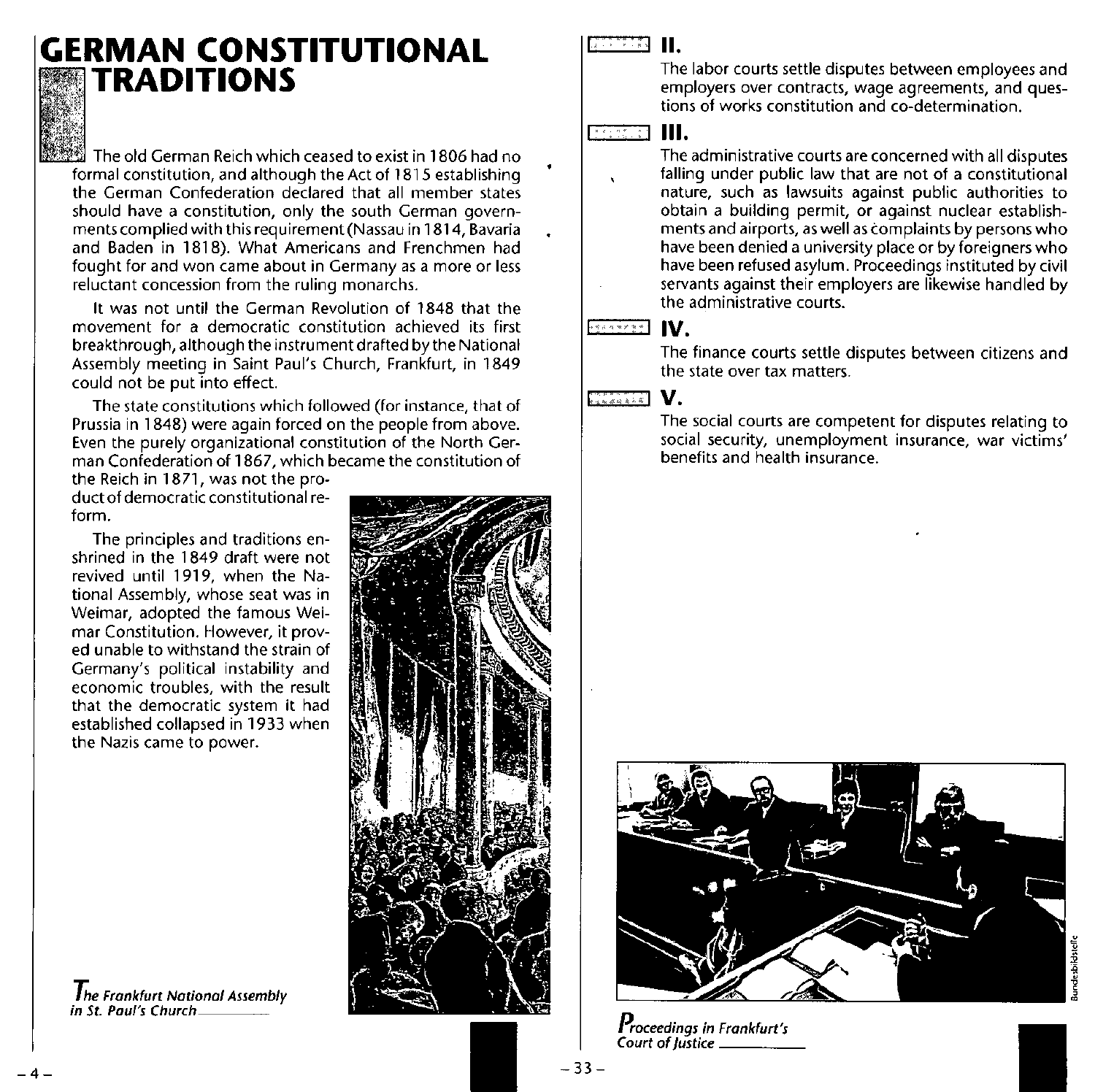## **THE COURTS**

In keeping with the country's federal structure, there are federal and state (Land) courts. Most cases are handled by the **state courts, whilst the main task of the federal courts is to assure the uniform administration of justice.** 

#### The German judicial system

Decisions by courts of first instance may usually be appealed **from a court of second instance. The appellate court reviews**  both the law and the facts of the case, if necessary taking fresh **evidence. The next and final instance is the supreme court of**  appeal, which considers legal aspects only.

Apart from constitutional jurisdiction, the courts in the Federal Republic of Germany are divided into five independent<br>branches, each of which is headed by a supreme court (see the diagram "Courts of the Federal Republic of Germany").

**The courts of ordinary jurisdiction deal with all criminal proceedings, civil and commercial disputes, as well noncontentious litigation relating, for instance, to guardianship, probate and land transfers. In certain cases where the protection of industrial property is concerr,ed, the**  matter is handled by the Federal Patents Court.



*In Bonn, as in some other towns, the regional and the local court are side* **by** *side* \_\_\_ \_

### **HISTORY OF THE FEDERAL· REPUBLIC OF GERMANY**

The surrender of the German armed forces on May 8, 1945 marked the end of National Socialist tyranny in Germany. **France, the United Kingdom, the Soviet Union and the United States of America occupied the country and assumed supreme authority. One of their aims as occupying powers was to give**  the German people the opportunity to prepare for their return **to democracy and peace.** 

But, owing to the growing discord between the allies, the **joint administration of Germany, which had been divided into four occupation zones, became increasingly difficult and the occupying powers were unable to agree on the country's future.** 

On July 1, 1948 the three Western powers authorized the **Minister Presidents of the Laender (states) in their zones to**  convene a constituent assembly to draft a democratic, federal **constitution.** 

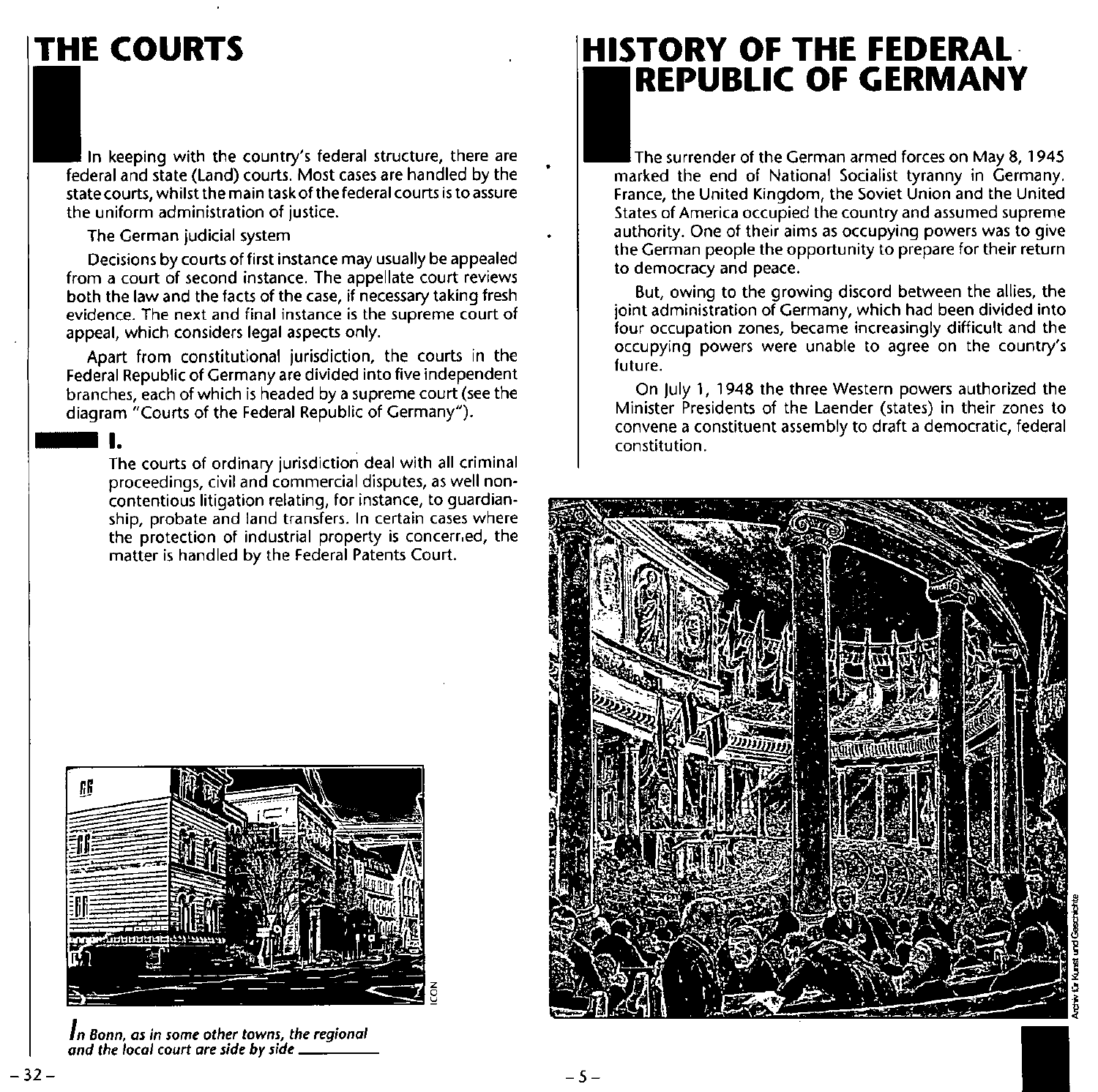## **ADOPTION OF THE**

Following initial hesitation by some West German politicians who feared that the formation of the Western occupation zones **into a state would deepen the division of Germany, a Parliamen**tary Council was convened on September 1, 1948.

This assembly, whose 65 members had been elected by the state parliaments, drafted in the following eight months a "Basic Law for the Federal Republic of Germany". They set about their difficult task with the determination to establish a **constitutional basis for the unification of the Laender in the Western lones. In spite of the differences over fundamental**  issues, especially the question of federalism, the result proved acceptable to the political parties in Germany and did not **conflict with the wishes of the Western powers.** 

They created a Basic Law which was an attempt to lay the **foundations for a stable democracy and thus prevent the kind**  of situation from developing which in the thirties, following the decline of the Weimar Republic and hence of democracy, had opened the door to Nazi coercion. At the same time, it marked **the new state's determination to preserve Germany's unity and**  to foster peace in a united Europe and throughout the world.

The Parliamentary Council adopted the Basic Law with a large majority on May 8,1949. This constitutional instrument, **after having been approved by the military governors, was endorsed by the parliaments of all the Laender except Bavaria**  and became effective after May 23, 1949, the day on which it **was promulgated.** 

**On October 7, 1949 a separate constitution was introduced**  in the German Democratic Republic (GDR), thus laying the **foundation for a second state in Germany which, over the next**  40 years, developed along completely different lines.

At first, **the occupying powers retained substantial sovereign rights, but these were gradually transferred to the Federal**  Republic of Germany and the German Democratic Republic. The allies retained responsibility for Germany as a whole, **however, until October 3, 1990 when the German Democratic**  Republic acceded to the Federal Republic of Germany, thus uniting the two German states.

#### $\Box$ **lonstitutional**  i. r- --~ - -~- Federal *Pe*deral<br>Admini- Finance **Admini- Finance**  strative **Court Main senates 1 I Main senates** Senates **Senates**  $\frac{1}{1}$ i I ; Ii I I I I II  $\prod_{i=1}^{n}$ **H:r.her Finance A mini- Court strative Court** I **Court**<br> **Court**<br> **Example Senates**<br> **Example Senates**<br> **Example Senates**<br> **Example Senates**<br> **Example Senates** Admini-I **stratlve Court**   $\begin{array}{|c|c|c|c|c|}\hline \quad \quad & \quad \quad & \quad \quad & \quad \quad \\ \hline \end{array}$ **Admlnis- Fiscal trative urisdlction jurisdiction Constitutional**  courts of the **federal states**  I I **Federal** <sup>I</sup>**Federal Labor** , **Labor Social Social**<br>Court Court<br>**I** |<br>| **Main senates** I **Main senates**  <sup>I</sup>**Senates** I **Senates** <sup>I</sup> ! i. , , , , " ~-----~ - -- -  $\begin{bmatrix} 1 & 1 \\ 1 & 1 \end{bmatrix}$ |<br>! **Regional La or Regional Social Court** , **Court** <sup>I</sup>  $\begin{array}{ccc} \cdot & \cdot & \cdot \\ \cdot & \cdot & \cdot \\ \cdot & \cdot & \cdot \end{array}$ **i Senates I I Senates Labor<br>Court** ! **Social** I **Court Court** ,  $\begin{bmatrix} 1 & 1 & 1 \\ 1 & 1 & 1 \\ 1 & 1 & 1 \end{bmatrix}$ **Labor Social jurisdiction jurisdiction**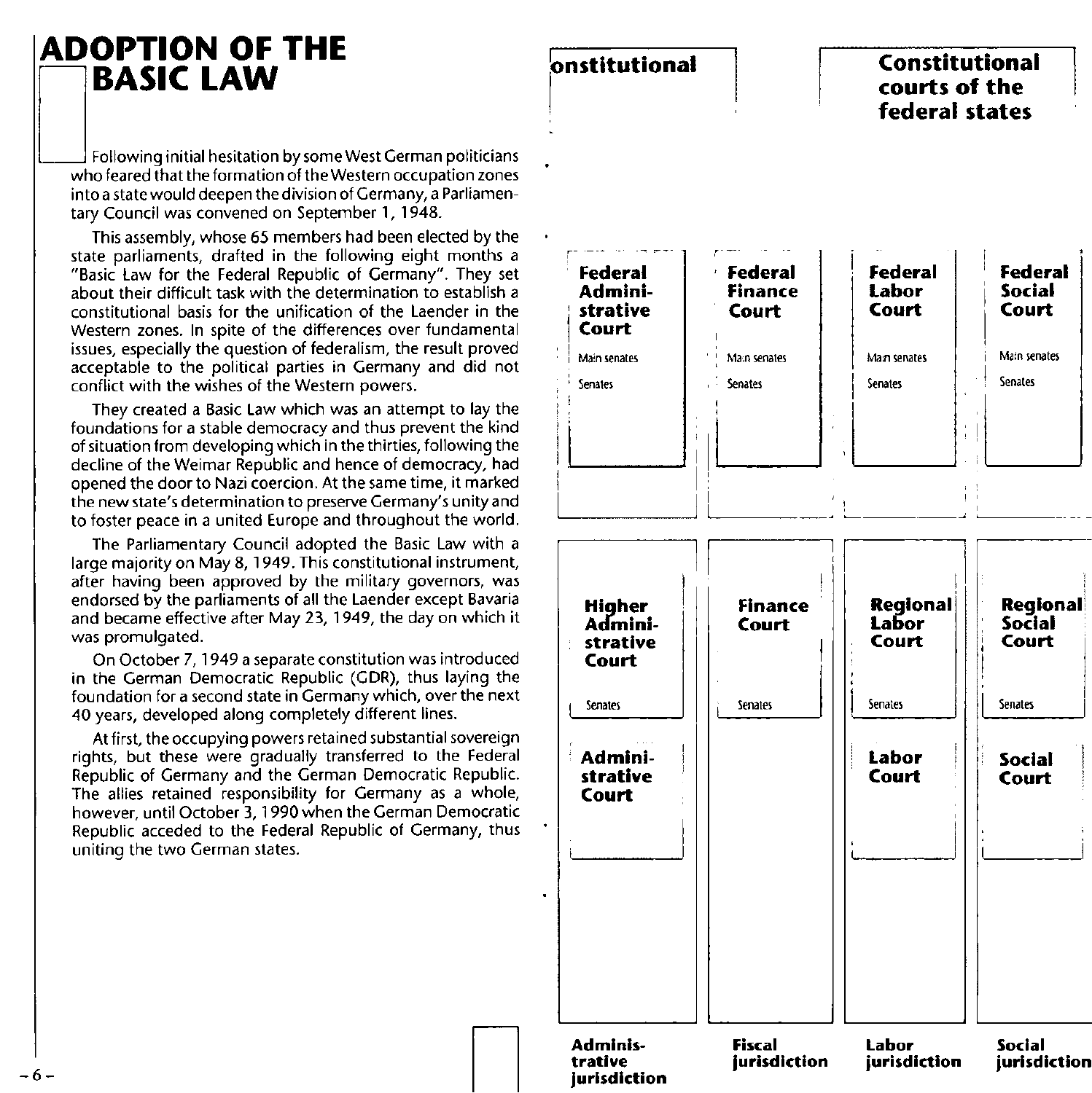

## **GERMAN UNITY**

The reunification of Germany on October 3, 1990 marked<br>the fulfilment of the last sentence in the original preamble to the<br>Pacial previous distribution of the original preamble to the Basic Law, which read: "The entire German people are called upon 'to achieve in free self-determination the unity and freedom of Germany". This event was preceded by the reforms in the Soviet Union and the peaceful revolutions throughout eastern and south-eastern Europe. The flight of people from the. GDR in the summer and autumn of 1989, many via west German embassies in the former eastern bloc countries, eventually led to the opening of the intra-German border on the evening of November 9,1989.

After the uncertainty of those early dramatic days which had a tremendous impact on Germany and the world, it soon became clear that the people on both sides of the border wanted the country to be reunited. "Germany, the united fatherland" or "We are one nation" were the slogans heard at many demonstrations.

The first elections for the Volkskammer (People's Assembly) were held in eastern Germany on March 18, 1990. They produced the first ever democratically elected government in the GDR. The Treaty on Economic, Monetary and Social Union, the main foundation for German unity, became effective on July 1, 1990. On August 23, the Volkskammer resolved that the GDR should accede to the Federal Republic of Germany, and on August 31, the Unification Treaty was signed. It introduced transitional arrangements for the new citizens. The laws of the "old" Federal Republic were extended to the "new" territory and, where necessary, adapted to the special requirements of unification.

On October 3, 1990 German unity was achieved. The states of Brandenburg, Mecklenburg-Western Pomerania, Saxony, Saxony-Anhalt and Thuringia, which were created by a GDR law passed on July 22, 1990, became states of the Federal Republic of Germany. Berlin became the capital, and the Basic Law, after certain amendments, became effective in the eastern part of the country as well.

Under the "Two-plus-Four Treaty" concluded on September 12, 1990 between the two German states and the four victorious powers of the Second World War "Germany as a whole" regained full sovereignty over its internal and external affairs.

 $\Box$ 

#### Civil jurisdiction Penal jurisdiction

#### Ordinary iurisdiction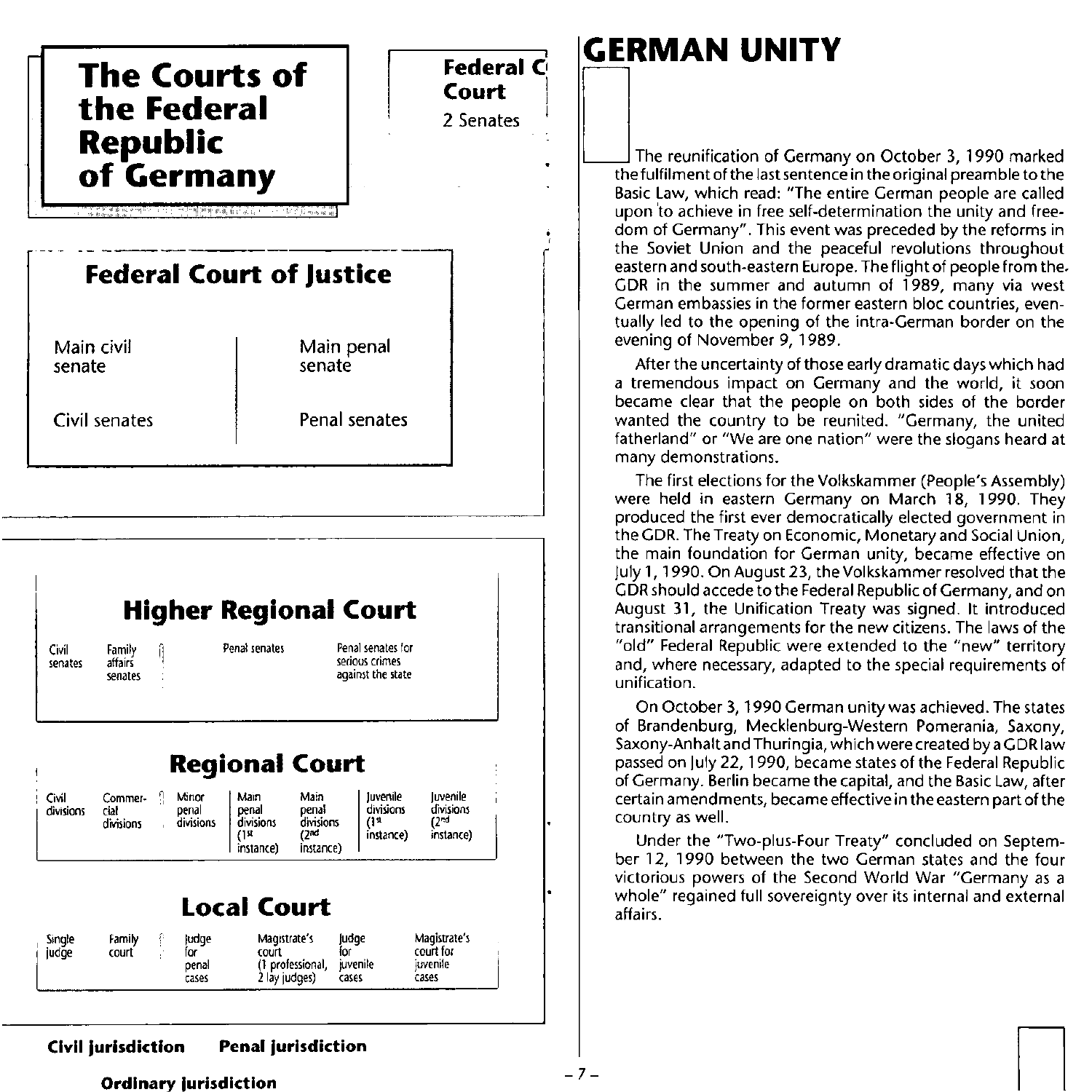## **THE BASIC ELEMENTS OF<br>THE CONSTITUTION**

 $a$ One of the first requirements in establishing the Federal Republic of Germany as a new political entity following the Nazi dictatorship (1933-1945) was to rebuild a society in which the power of the state would be limited and the rights of the **individual citizen guaranteed.** 

The Basic Law covers all aspects of the political and social life of the Federal Republic of Germany. Its provisions are not **confined to statements of principle regarding the structure and**  function of the body politic. Indeed, the Basic Law created a **system of values within which protection of individual freedom**  and human dignity is the highest principle of law.

**However, it does not perceive the citizen as an individual apart from the rest but as a person living in the community and linked with it in many ways. In order to emphasize, therefore,**  that it is the duty of the state to serve the people, the basic rights **were given pride of place in the constitution.** 

Those rights, which, being a system of values, are the very **core of the Basic Law, protect the individual against encroach**ments by the state and insure that he can play his proper role **in the life of the community.** 

**According to Article 20, four fundamental principles deter**mine the political and social structure of the Federal Republic of Germany. It says that it is a democracy, a state based on the rule **of law, a social state, and a federal state.** 



 $\mathbf{\mathbf{J}}$ igning ceremony of the Basic Law

-8-

The nation's judges are independent and subject only to the law. They may not be given any instructions. Also, they may not **be removed from office or transferred against their will, except**  in a few cases and only on the strength of a judicial decision. The judge has sale responsibility for determining the facts of a case and applying the law.

The fact that a judge is independent does not mean that he can act as he pleases. He is bound by the law. The independence of judges is essential to insure that the law is applied impartially.

Judges, public prosecutors, attorneys, notaries as well as civil **servants and legal advisors in industry and commerce receive**  the same professional training. They begin by studying at a **university and take the first state law examination. Then come two years of practical work, mainly in the courts, public author**ities and attorneys' offices. This is followed by the second state **law examination, which is the qualification required by judges**  and gives access to all the legal professions.



*The statue of Roland (14th century) i*ndicates that Bremen is a free city indicates that Bremen is a free city with its own jurisdiction  $\begin{bmatrix} \end{bmatrix}$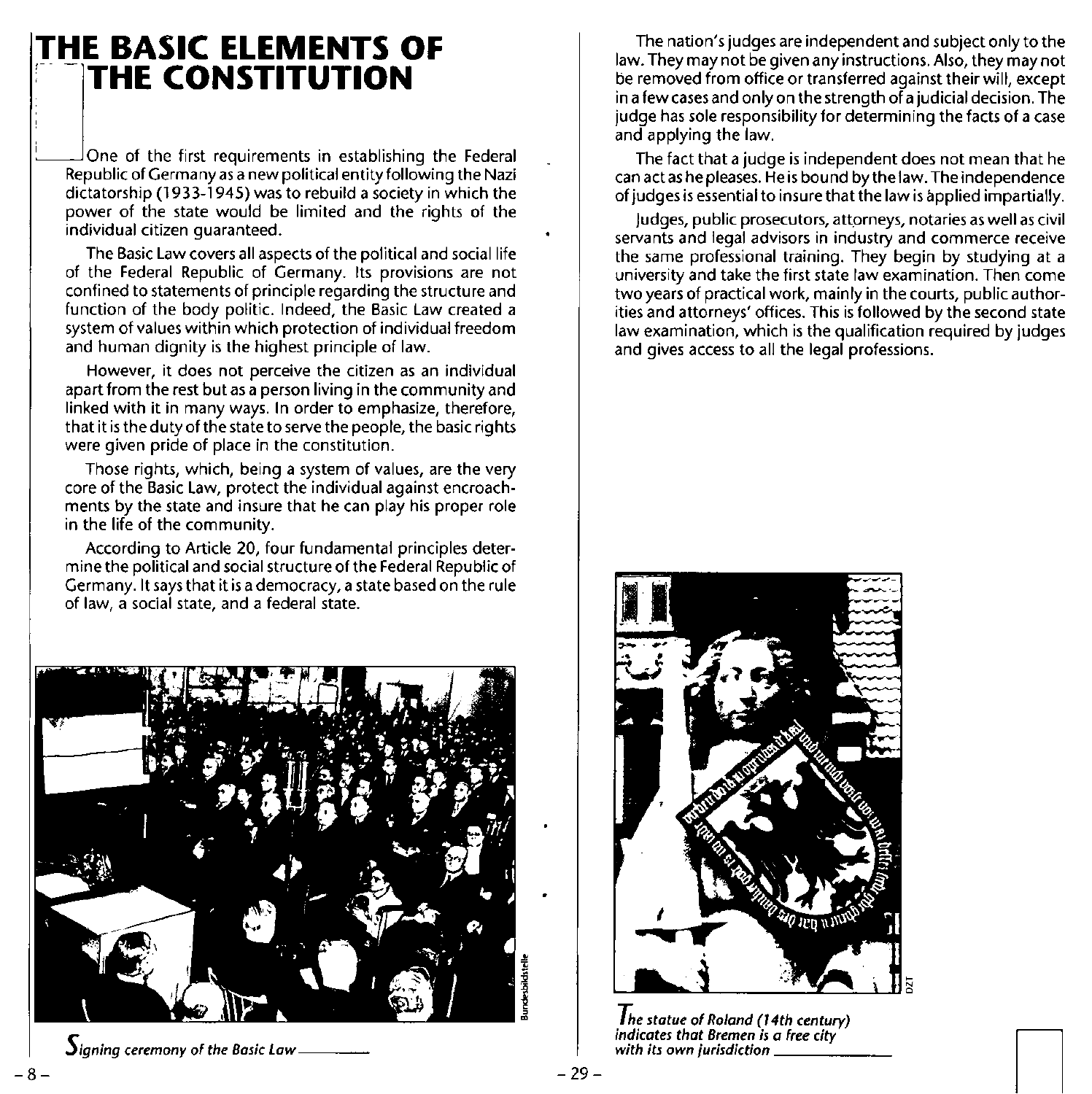## **RULE OF LAW AND ADMINIS-**<br>TRATION OF JUSTICE

Which is independent of parliament and government and bound only by the law, protects the individual in relation both to his fellow citizens and the public authorities.

Every citizen has a right to have his case brought before a judge, whose competence has been determined beforehand in accordance with objective criteria. It is not permissible to set up special tribunals for the sole purpose of sentencing known offenders.

Everyone has a right to be heard in court. Any person who is directly affected by the outcome of legal proceedings is entitled to express his view before the court. Criminal and civil cases are generally heard in public.

A person may only be found guilty of an offense if the punishment for such offense has been established by law before it was committed. New penal laws may not be enacted nor sentences increased with retroactive effect. Capital punishment has been abolished. No one may be punished more than once for the same offense.

A person's liberty may only be restricted by virtue of a law and only by a judge, who determines the admissibility and duration of any imprisonment. The police may only detain suspects until the end of the day after the arrest was made.

Anyone temporarily taken into custody on suspicion must be arraigned at the latest on the following day. The judge must then either issue a warrant of arrest, stating the reasons, or order the person's release. If a warrant is issued a relative of the detainee or a person of his confidence must be notified.

The penal system is regulated by a law, which states that the purpose of imprisonment is "to make the offender capable of living a life in awareness of his responsibility to society and without committing any further punishable offense".

#### *Democracy*

Under the democratic principle, sovereignty and hence all authority emanates from the people. The Basic Law has given effect to this principle in the form of a representative democracy in which state authority is exercised indirectly through elected representatives of the people. It provides for direct decisions by the people (referendums) only where parts of the federal territory are to be reapportioned or reorganized.

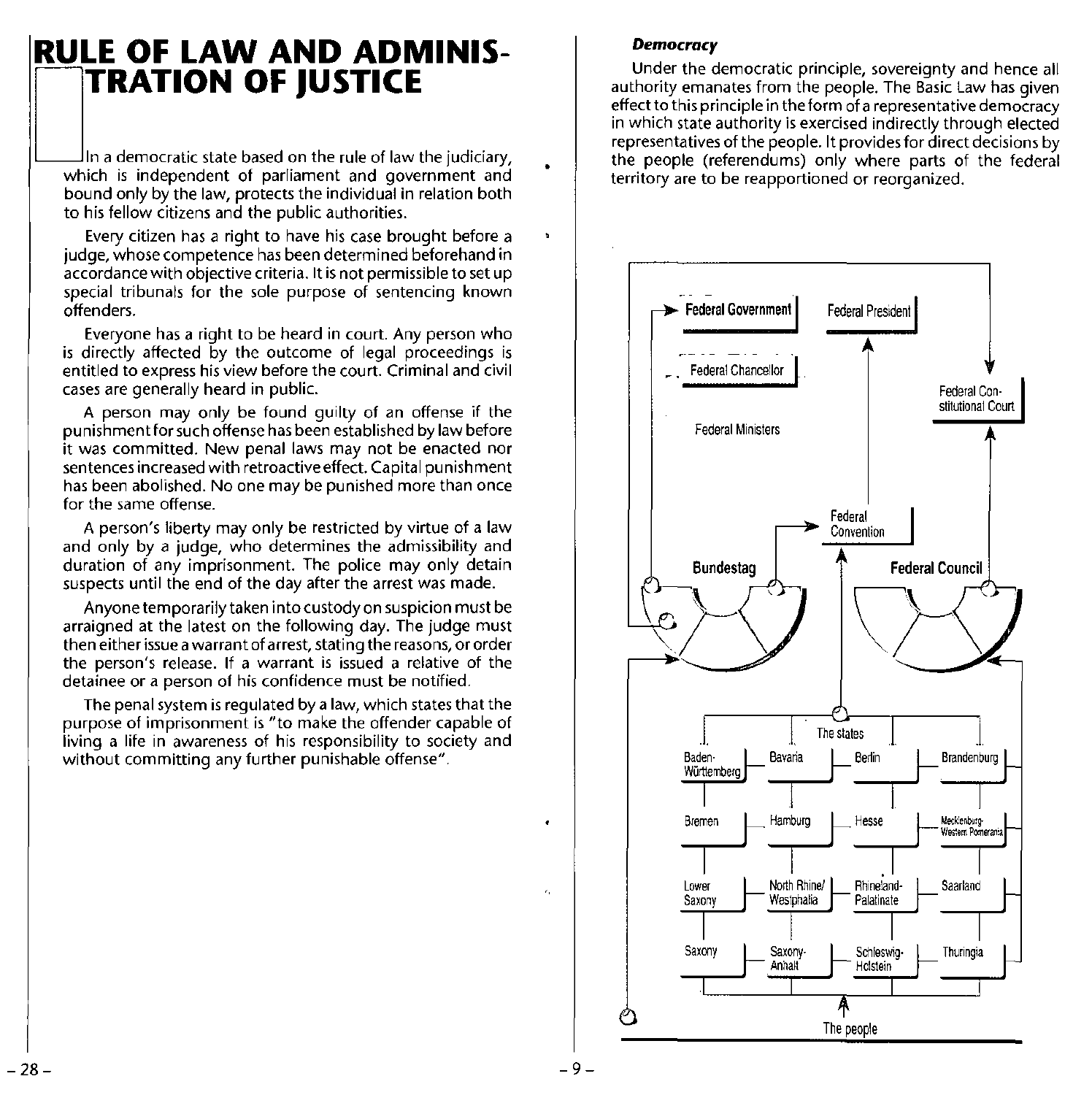

**The flags of the German states in front** of the Reichstag, Berlin \_\_\_ \_

#### Rule of law

According to the rule-of-Iaw principle, all state action is bound by law and justice. The functions of the state are exercised by independent legislative, executive and judicial authorities. All government measures may be reviewed by independent judges to determine whether they meet the requirements of the law.

Justice and the "certainty of law", meaning that everyone knows what is valid in law and who is authorized to make new laws, are essential elements of the country's legal system.

Government is specifically bound by the laws of the land and by the courts. Any encroachment by the state upon a citizen's rights must have the backing of the law and such action is subject to control by independent courts.

But parliament, too, is not free in exercising its law-making powers; it is bound by the constitution. Laws are only valid if they are consistent with the Basic Law (see reference to "constitutional complaints" in the section on the Federal Constitutional Court).

Article 20 (4) of the Basic Law establishes the right "to resist any person or persons seeking to abolish the constitutional order if no other remedy is possible." Aside from this, no one has the right to plead self-defense or use force in resistance to laws, regulations and other government measures.

#### *Social state*

The social-state principle was established mainly to protect the weaker members of society. The state is required to insure that every member of the community is free from want, can live

The main responsibilities of the municipalities are town planning, cultural and educational affairs, public welfare, public transport, as well as water and energy supply. Their revenue takes the form of rates and allocations from the states.

Districts or counties comprising several municipalities, have their own elected parliaments and rights of self-government. Like the municipalities, they are at the same time the lowest tier of public administration.





The castle in Schwerin is the seat of the state parliament of .<br>Mecklenburg-Western<br>Pomerania \_\_\_\_\_\_\_\_\_

 $\Box$ 

 $-27-$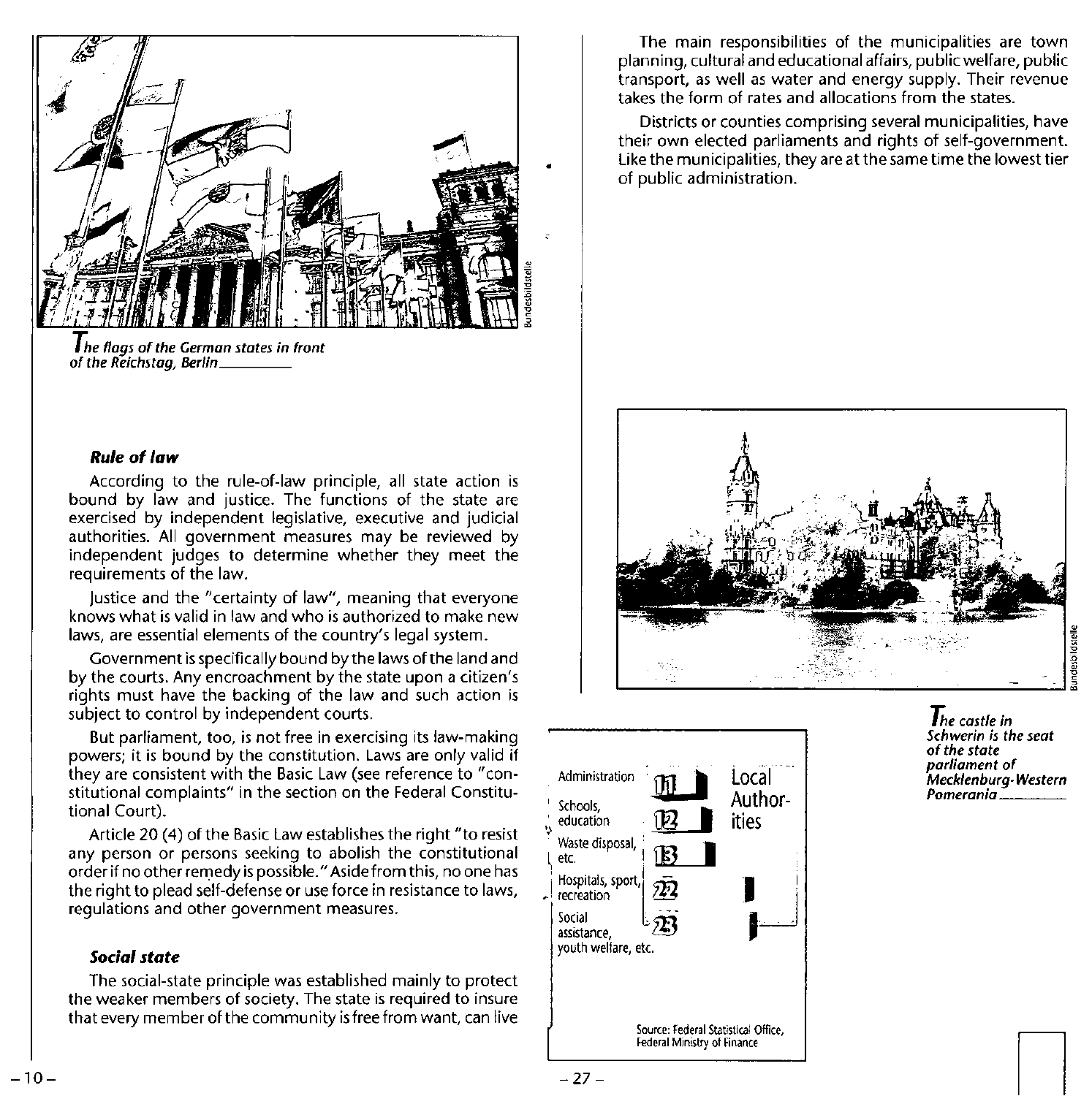

### **THE LAENDER (FEDERAL STATES)**

The Laender of the Federal Republic of Germany have their own sovereignty which is not derived from the federation. They **are public entities with their own authority, not merely provinces or subordinate administrative agencies. Unless authority has been vested in the federation by the Basic Law, it is the Laender who are responsible for legislation, government and administration of justice.** 

Although the most important areas of legislation are today **the domain of the federation, the Laender, too, have considerable jurisdiction, especially in the fields of culture, education and internal security.** 

Generally speaking, the federal states implement all laws, **including** those enacted by the federation. Under the **Basic Law, the federation has only narrowly defined administrative powers.** 

**The advantage of this decentralization of public authority lies in the fact that decisions are usually taken where their effects can best be judged. In this way, greater consideration is given to local and regional** conditions and **to each particularsituation.** 

**Each federal state has an elected parliament, a government elected by parliament, its own administrative authorities, and an independent judiciary.** 

**The municipalities have a special status within the Laender.**  Under the Basic Law they are allowed to regulate all local **matters on their own responsibility within the scope of the law. They have enjoyed this right of self-government since the**  beginning of the 19th century. It is exercised primarily by the **elected town council.** 

**in circumstances worthy of human dignity, and has a fair share**  of the nation's general prosperity.

This implies that the state must not only guarantee the **individual's** civil liberties **and basic rights but is also required to balance social discrepancies, thus assuring social security and social justice.** 

#### *Federal state*

**The federal system was chosen because of Germany's deeprooted federalist tradition. This system makes it possible to develop regional characteristics and leaves scope for differen**tiated cultural and political competition. At the same time, the **division of legislative, executive and judicial powers between the federation and the states prevents excessive concentrations and hence the possible abuse of power.** 

The states of the Federal Republic of Germany following the **accession of the German Democratic Republic on October 3, 1990 are Baden-Wuerttemberg, Bavaria, Berlin, Brandenburg, Bremen, Hamburg, Hesse, Mecklenburg-Western Pomerania,**  Lower Saxony, North Rhine-Westphalia, Rhineland-Palatinate, the Saarland, Saxony, Saxony-Anhalt, Schleswig-Holstein and Thuringia.

## Distribution of responsibilities

Funding priorities of the federation, states, and local authorities, given as percentages of their respective total expenditures.



gang Lechthale

*Justitia with scales and sword* **-** *symbol of law and justice'* \_\_\_ \_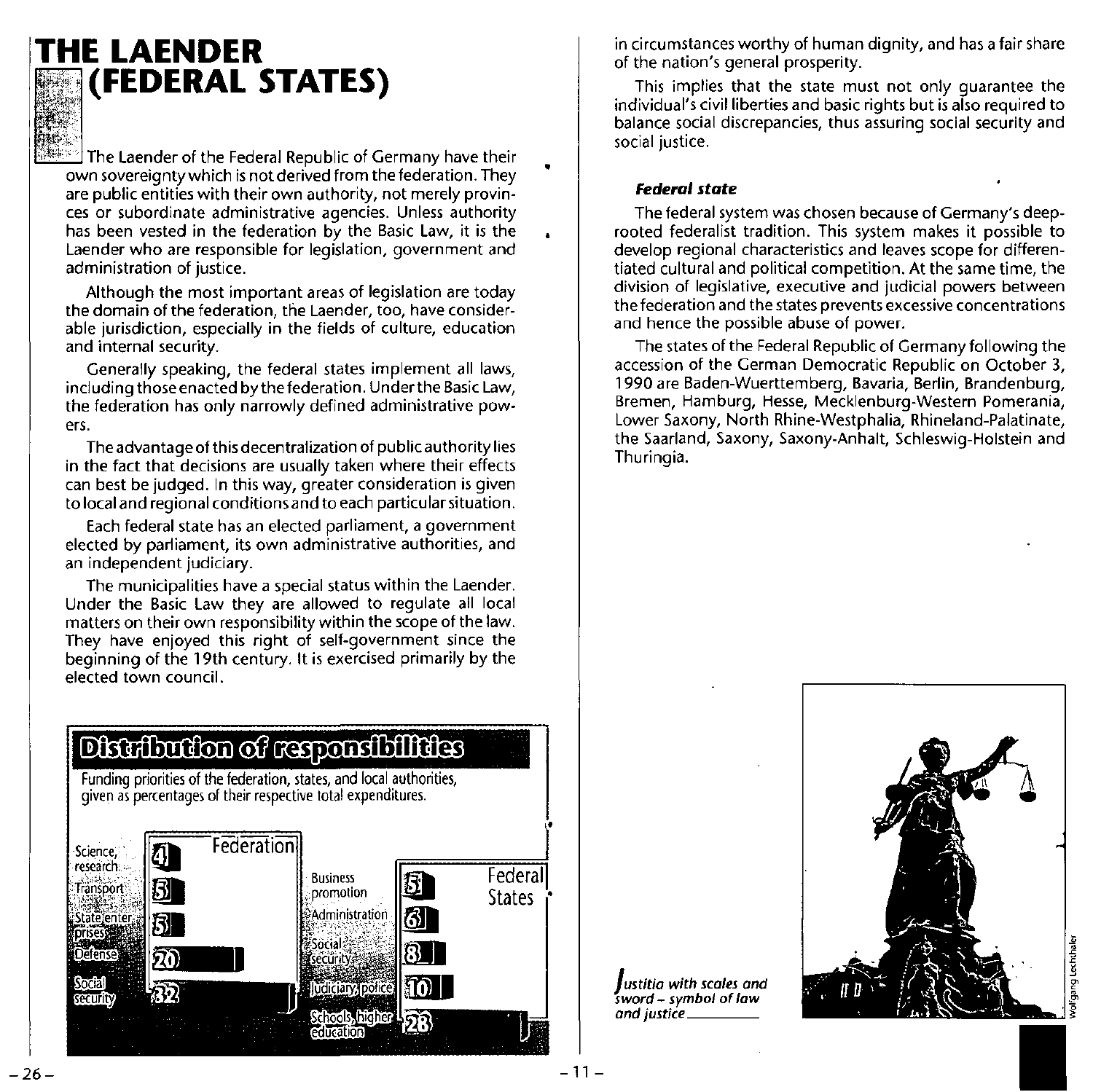

Two attempts have been made to overthrow the Chancellor **through a constructive vote of no confidence. Only one was**  successful- in 1982, when the CDU/CSU and F.D.P. overthrew Helmut Schmidt and elected Helmut Kohl as the new Chancel**lor. This coalition was confirmed at the elections in March,**  1983, January, 1987 and, following the unification of Germany, again in December, 1990.

To date, the Federal Republic of Germany has had 16 **governments and six Federal Chancellors: Konrad Adenauer**  (1949-63), Ludwig Erhard (1963-66), Kurt Georg Kiesinger (1966-69), Willy Brandt (1969-74), Helmut Schmidt (1974- 82), and the incumbent, Helmut Kohl (since 1982).



**Vice-Chancellor Klaus Kinkel, Federal Minister for Foreign Affairs** \_\_ \_

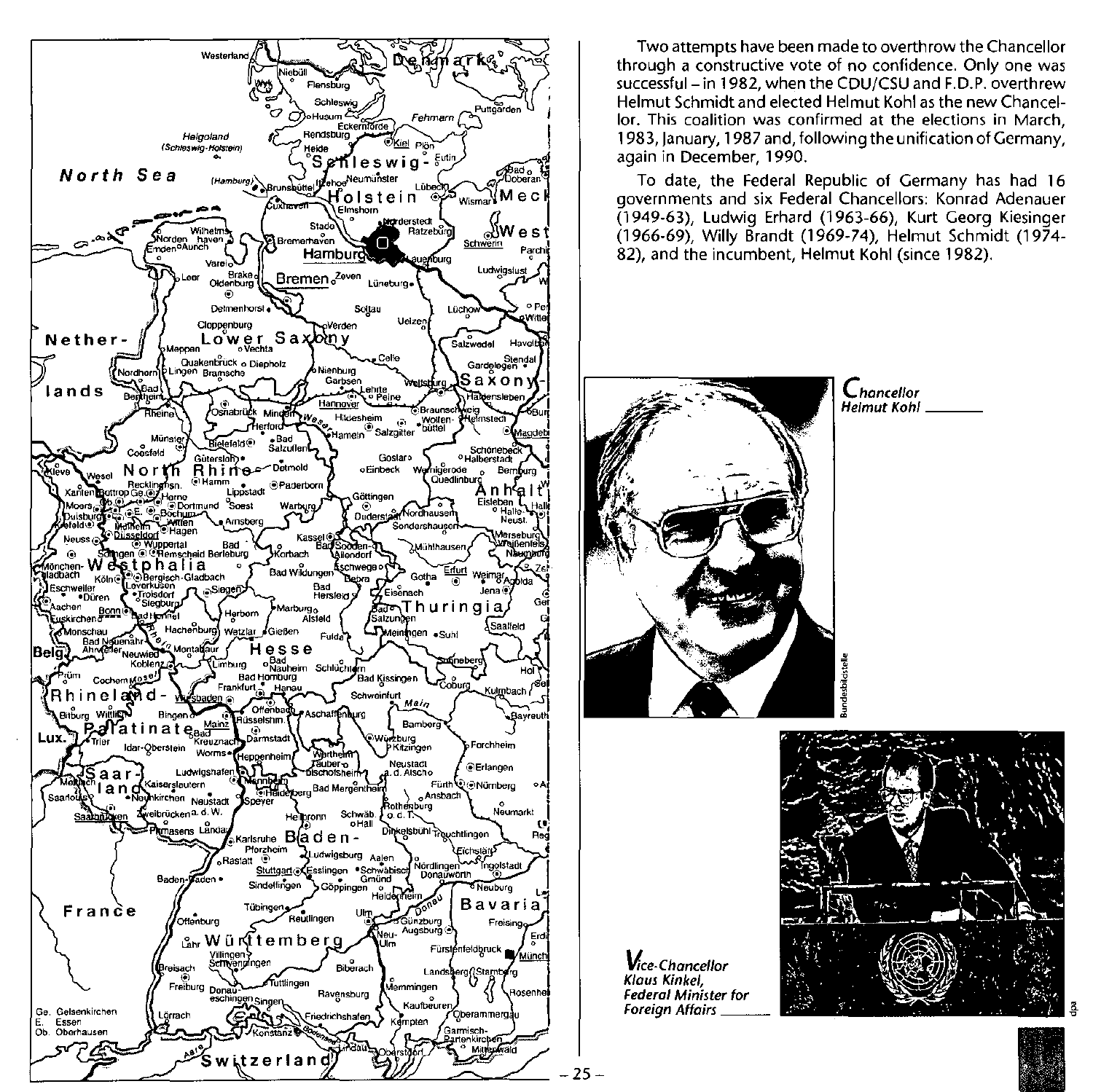## **THE FEDERAL GOVERNMENT**

The Federal Government is the supreme executive authority. It consists of the Federal Chancellor and the federal ministers. who are appointed by the Federal President on his proposal. The Federal Chancellor is elected by the Bundestag.

The Basic Law accords the Federal Chancellor considerable powers to insure the proper functioning of government. It is therefore not without good reason that the Federal Republic's system of government is referred to as a "Chancellor democracy". The Chancellor lays down government policy quidelines, within which the federal ministers run their departments on their own responsibility.

The government has to account to parliament for its actions. It is also possible for the Bundestag to replace the government by means of a vote of no confidence. Such a motion may only be directed against the Chancellor, not against ministers.

In order to prevent parliament from ousting the cabinet without being able to produce a majority in support of a new administration, the Basic Law gave the no-confidence motion a constructive nature, meaning that the Bundestag can only remove a Chancellor (and with him his cabinet) if at the same time a majority of members vote a new Federal Chancellor into office.



The cabinet in session, Federal Chancellery, Bonn.



|                                              | Capital/Seat of government: Berlin/Bonn<br>Area:<br>Population:   | 356,732 km <sup>2</sup><br>80.8 million                 |
|----------------------------------------------|-------------------------------------------------------------------|---------------------------------------------------------|
|                                              | Bavaria<br>Capital:<br>Area.<br>Population:                       | Munich<br>70,553.93 km <sup>2</sup><br>11.7 million     |
|                                              | Baden-Württemberg<br>Capital:<br>Area:<br>Population:             | Stuttgart<br>35,751.39 km²<br>10.1 million              |
|                                              | Rhineland-Palatinate<br>Capital:<br>Area:<br>Population:          | Mainz<br>19,848.80 km²<br>3.9 million                   |
| and                                          | Saarland<br>Capital:<br>Aréa:<br>Population:                      | Saarbrücken<br>2.570.17 km <sup>2</sup><br>1.1 million  |
|                                              | Hesse<br>Capital:<br>Area:<br>Population:                         | Wiesbaden<br>21,114.16 km²<br>6.0 million               |
|                                              | North Rhine-Westphalia<br>Capital:<br>Aréa:<br>Population:        | Dusseldorf<br>34,071.00 km <sup>2</sup><br>17.6 million |
| isser<br>ia                                  | Lower Saxony<br>Capital:<br>Area:<br>Population:                  | Hanover<br>47,364.00 km²<br>7.6 million                 |
| Görlitz<br>Zittau                            | Bremen<br>Capital:<br>Area:<br>Population:                        | Bremen<br>404.23 km <sup>2</sup><br>0.7 million         |
|                                              | Hamburg<br>Capital:<br>Area:<br>Population:                       | Hamburg<br>755.30 km²<br>1.7 million                    |
| ปic                                          | Schleswig-Holstein<br>Capital:<br>Area:<br>Population:            | Kiel<br>15,731.00 km <sup>2</sup><br>2.7 million        |
| habitants<br>vabitants<br>itants<br>abitants | Berlin<br>Capital:<br>Area:<br>Population:                        | Berlin<br>889.00 km²<br>3.5 million                     |
| ment                                         | Mecklenburg-Western Pomerania<br>Capital:<br>Area:<br>Population: | Schwerin<br>23,598.00 km²<br>1,9 million                |
|                                              | Brandenburg<br>Capital:<br>Area:<br>Population:                   | Potsdam<br>29,053.00 km²<br>2.5 million                 |
|                                              | Saxony-Anhalt<br>Capital:<br>Area:<br>Population:                 | Magdeburg<br>20,443.97 km²<br>2.8 million               |
|                                              | Thuringia<br>Capital:<br>Area:<br>Population:                     | Eriun<br>16,251.40 km <sup>2</sup><br>2.5 million       |
|                                              | Saxony<br>Capital:<br>Area:<br>Population:                        | Dresden<br>18,337.69 km <sup>2</sup><br>4.7 million     |
|                                              |                                                                   |                                                         |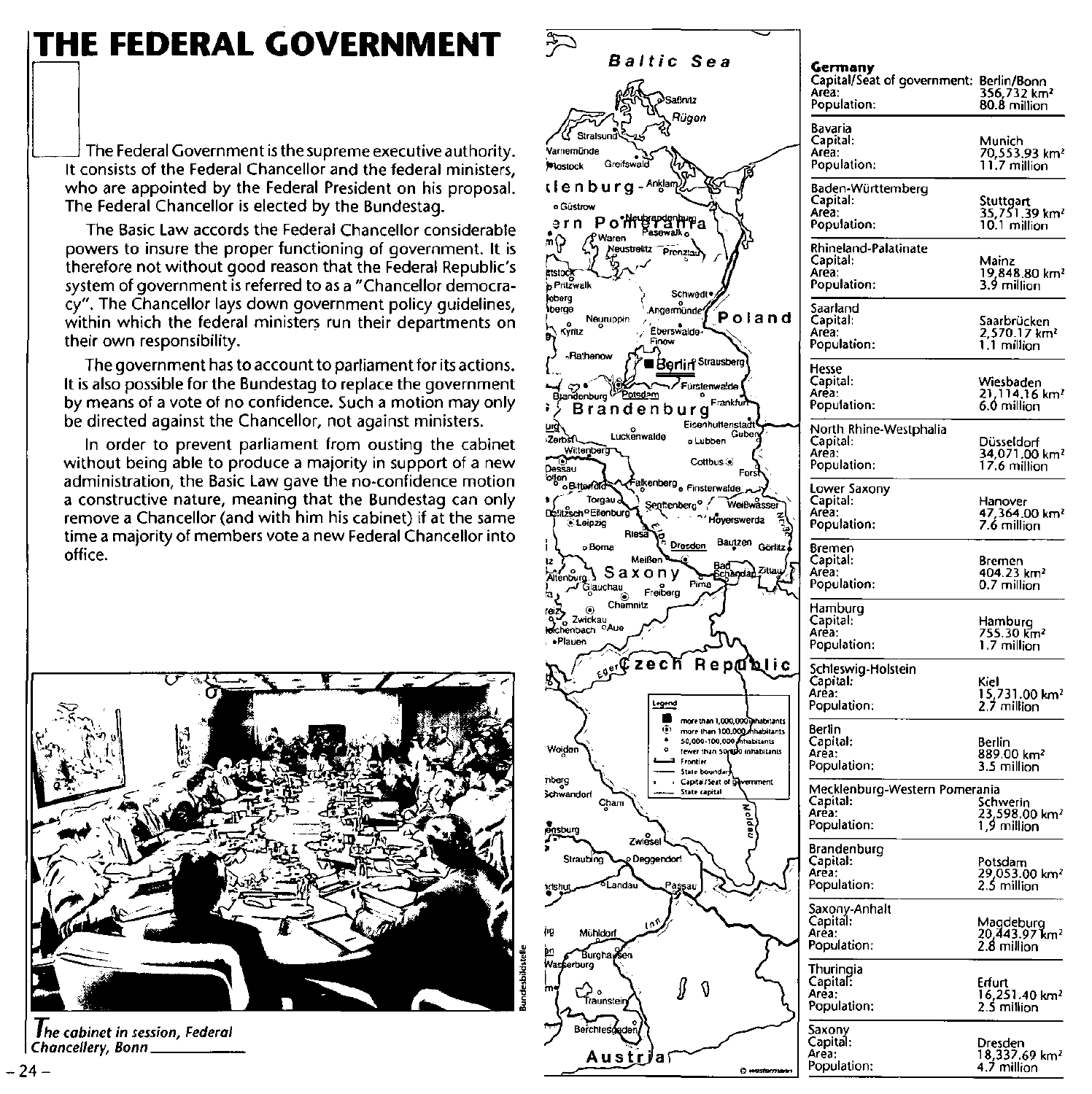### **BASIC AND HUMAN RIGHTS**

first article of the constitution relates to the dignity of man: "To respect and protect it shall be the duty of all public **authority." From the dignity of man the constitution derives a commitment of the German people to "inviolable and inalienable human rights as the basis of every community, of peace and justice in the world".** <sup>I</sup>

**The basic rights are not simply non-committal exhortations**  or policy objectives but directly applicable law that is binding **on the legislature, the executive and the judiciary. The system**  of values reflected in the basic rights influences the reading of the entire Basic Law and of the general legal'system of the Federal Republic of Germany, When we speak of basic rights we **make a distinction between "everyone's rights" - i.e. human**  rights which thus may also be invoked by foreigners in the Federal Republic of Germany - and "civil rights", which apply **only to German nationals.** 

Certain basic rights may be restricted by law, but on no **account, says the Basic law, "may the essence of a basic right**  be encroached upon", not even by parliament.



**A courtroom of the**  *Federal Constitutional*  **Court, Karfsruhe \_\_ \_** 



*Federal President Richard von Weizsticker watching* **Turkish folk·dancers in Berlin** \_\_\_\_ \_

The Federal President examines legislation in the making to **insure that it is in conformity with the constitution and finally**  promulgates laws in the Federal Law Gazette, He also appoints **and dismisses federal judges, federal civil servants, as well as commissioned and non-commissioned officers of the Federal**  Armed Forces, He exercises the right of clemency on behalf of the federation and he confers the Order of Merit on persons who have served the Federal Republic of Germany with distinc**tion.** 

**The current and sixth Federal President is Richard von**  Weizsäcker, He was elected in 1984 and reelected in 1989. His predecessors were Theodor Heuss (1949-59), Heinrich Lubke (1959-69), Gustav Heinemann (1969-74), Walter Scheel (1974- 79), and Karl Carstens (1979-B4).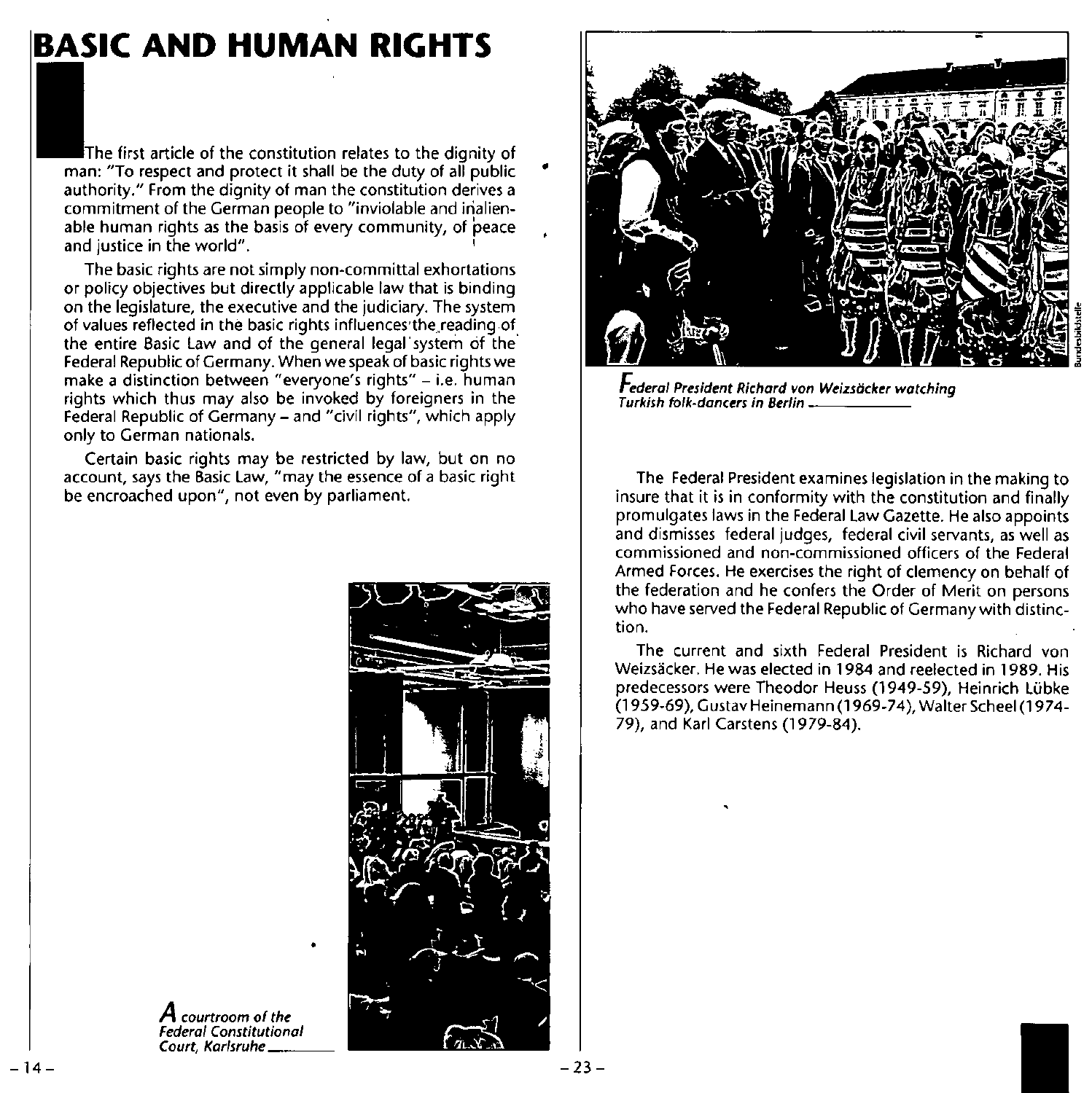## **THE FEDERAL PRESIDENT**



The Federal President is the head of state of the Federal Republic of Germany. He is elected for a five-year term by the **Federal Convention and may be reelected once. The Federal Convention convenes for this purpose only. It consists of members of the German Bundestag and an equal number of**  delegates nominated by the state parliaments.

The architects of the Basic law, deliberately pruning the powers that had been exercised by the Reich President during the Weimar Republic, gave the Federal President a merely **representative and integrative function. He is not without**  political influence, however.

The Federal President represents the Federal Republic of **Germany in its relations with other countries. He signs treaties, accredits and receives envoys, and pays state visits to other countries as an ambassador of goodwill.** 

**When a government is formed it is his task to nominate a**  candidate for the office of Federal Chancellor. He also appoints and dismisses federal ministers on the proposal of the Chancel**lor. In certain cases, that is to say, if a candidate for the chancellorship fails to win a majority in the Bundestag or if parliament carries a motion of no confidence in the Chancellor, the Federal President can dissolve the Bundestag.** 

This, and the fact that the basic rights are directly applicable law, show that the Basic law affords much greater protection **for basic rights than Germany's previous constitutions.** 

**Where force is indispensable it may only be exercised by the competent government authorities strictly in accordance with**  the law. Force may not be used as a means of achieving political **or social aims .** 

**Some basic rights are not only of a "defensive" nature, that is, intended to protect the individual against encroachments on**  his freedom by the state, but also establish his own claims on the **state.** 

Anyone who feels that his basic rights have been violated may file a complaint with the Federal Constitutional Court.

**Protection of human rights is not merely a domestic matter**  but the foundation of peace and justice throughout the world. Through joining major international conventions, the Federal Republic of Germany has subjected itself to international con**trols designed to insure that human rights are respected.** 

Since 1953, the European Convention for the Protection of Human Rightsand Fundamental Freedoms has been applicable law in the Federal Republic of Germany.

Since 1955, every citizen has been entitled to appeal to the European Commission of Human Rights in Strasbourg if he has



*The Federal President* **on** *his state visit to l.ondon* \_\_\_ \_

-22-

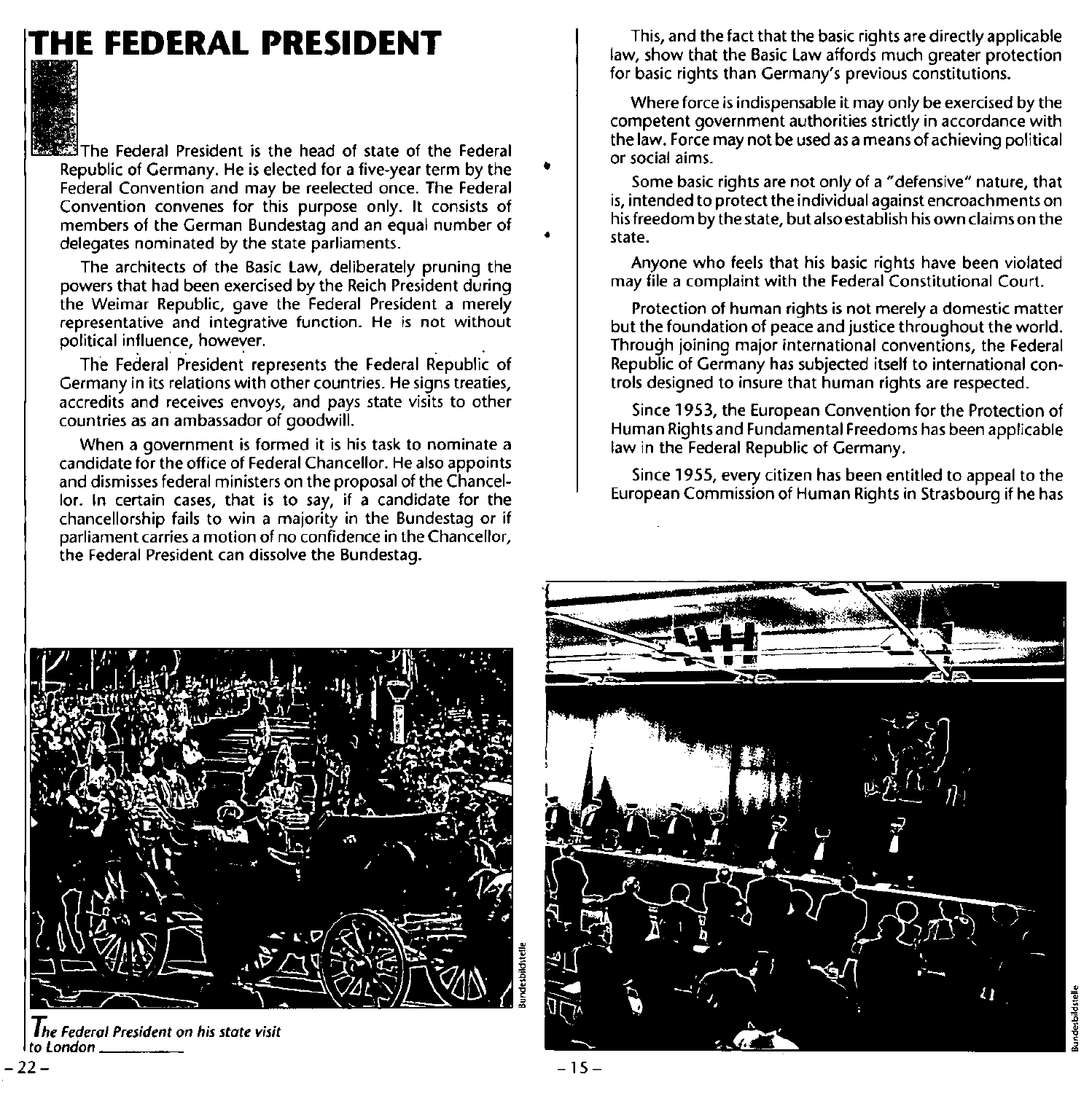

*Glimpse into the chamber* **of** *the European Court* **of** *Human Rights in Strasbourg* \_\_\_\_ \_

felt that his human rights have been violated. In the nearly 5,000 complaints so far registered against the Federal Republic of Germany, eight have been judged violations.

In 1973 the Federal Republic also ratified the United Nations **covenants on human rights, and in November, 1977 it submit· ted its first report to the United Nations on the protection of**  human rights in the Federal Republic of Germany. The second and third reports followed in 1985 and 1988, and the fourth is due at the end of 1993.

**concerned, which !s now mostly the case. Even where its**  consent is not required, the Bundesrat has a right of objection, though it can be overruled by the Bundestag.

**Both Bundestag and Bundesrat may, in cases where they disagree, submit the bill in question to the Mediation Commit**tee, which is composed of members of both Houses and usually works out a compromise.

The Bundesrat proposes amendments to federal laws, but **although the interests of the two Houses are often not identical,**  and in spite of the party political composition of the Bundesrat, the number of cases when a bill is rejected by the Bundesrat are **very few.** 

### **otes in the Bundesrat**

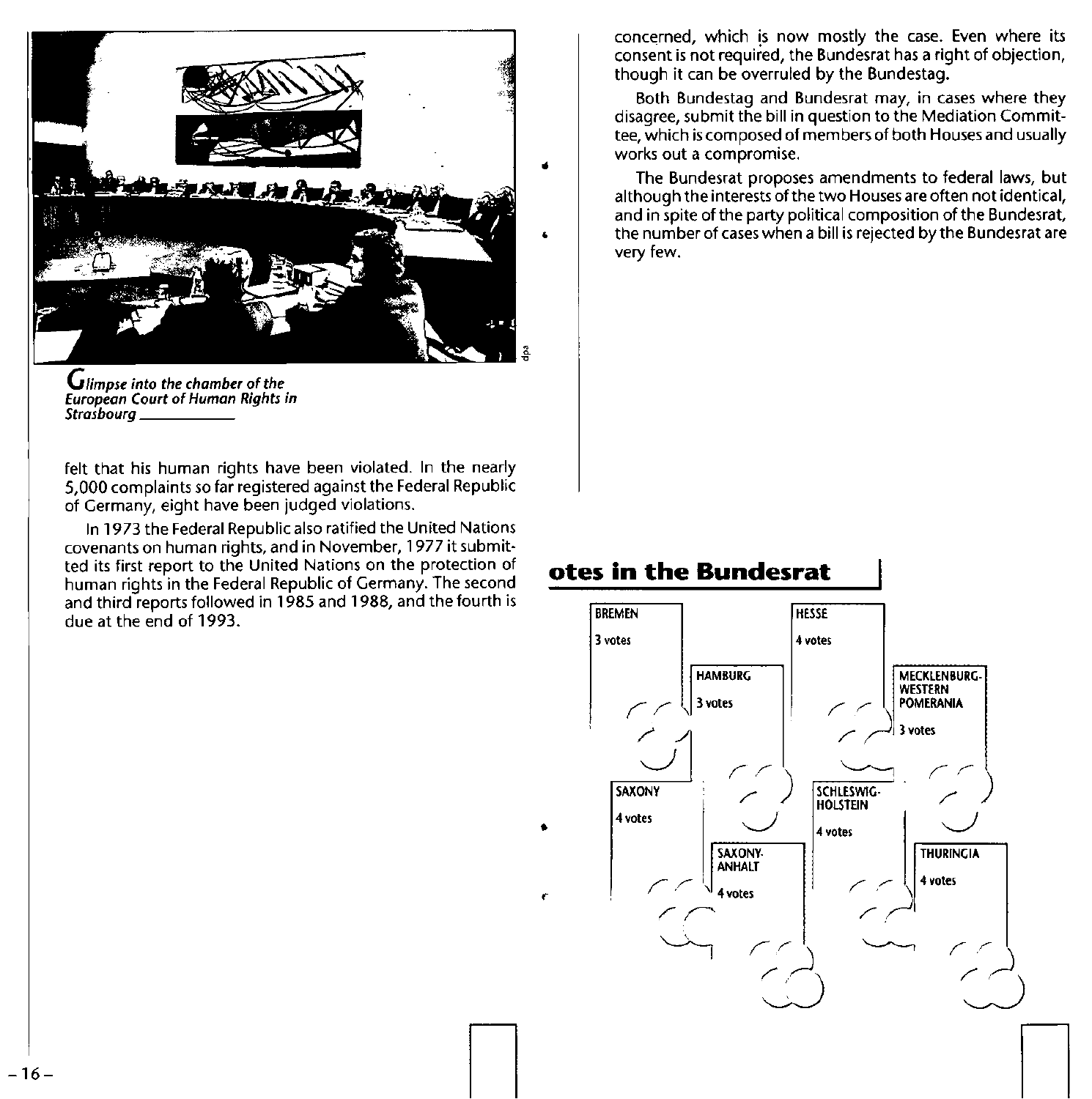Bills may be introduced from the floor of the Bundestag, by the Bundesrat (the Federal Council representing the constituent states) or, as is usually the case, by the government. They are given three readings in the Bundestag and are often **amended.** 

The bulk of the legislative process takes place in the committees since the House does not have the time to deal with the many technical and other details. Thefinal vote is taken after the **committee stage and after a third reading of the bill during a**  plenary session of parliament. A bill has been adopted if it is carried by a majority. Any bills which propose amendments to **the constitution require a two·thirds majority in the Bundestag**  and the Bundesrat.

The Bundesrat, the second legislative body, brings the federal element into the legislative process. It is composed of **representatives of the state governments who, depending on the size of the state's population, have three to six votes.** 

Laws passed by the German Bundestag require the consent of the Bundesrat where certain matters affecting the states are

### **Distribution of v**

•

•



## **BUNDESTAG<br>FINAD BUNDESRAT**

The German bundestag is the supreme registative authority.<br>Its members are elected by the voting public (German citizens aged 18 and over) in general, direct, free, equal and secret **selections for a four-year term. The electoral system is a combination of proportional representation and direct election of**  candidates. Half of the members are elected directly, the other **half via the state lists of candidates nominated by their respective parties.** 

In the general election held on December 2, 1990, 662 **members were elected to the Bundestag. 127 of them are from**  the new federal states of Mecklenburg-Western Pomerania, Brandenburg, Saxony-Anhalt, Saxony and Thuringia.

The Basic Law emphasizes the special role of the parties as representing the political will of the people. They usually **nominate the candidates for the elections. In order to insure**  that parliament and government can function properly, only parties which poll at least five percent of the votes or win three seats under the first-past-the-post system may be represented in the Bundestag.

**Eleven parties were represented in the first German Bundes**tag elected in 1949, but their number quickly fell to four. In the first general election (December 2, 1990) to be held following **East Germany's accession to the Federal Republic, the 5% clause applied separately in East and West.** 



 $V$ iew of the Bundestag and Bundesrat building, Bonn

•